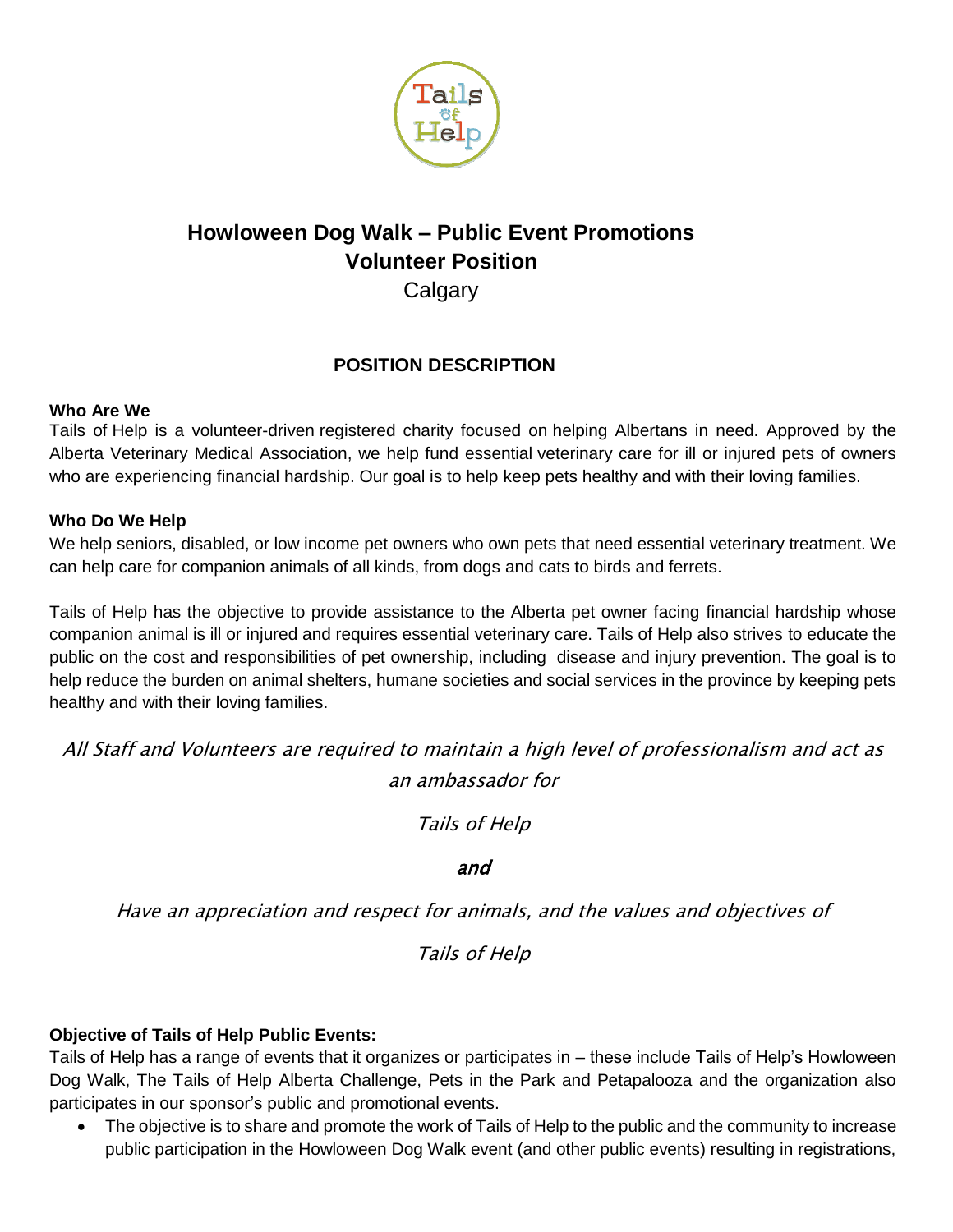pledges, donations, support and sponsorship for the funding of essential veterinary care for pets of low income Albertans.

## **Duties, Responsibilities & Skills:**

- To increase awareness and generate interest and participation in Tails of Help Howloween Dog Walk
- Have strong networks and connections to be able to inform the public and wider community of Tails of Help's Howloween Dog Walk
- Develop and implement a promotional plan using multiple sources for promoting the event ex. personal and professional networks; radio; social media
- To provide the public with details of the dog walk event, what they can expect, how to register, etc.
- Assist in the development and planning of the event
- Assist in the development and creation of event resources
- Assist with the event
- Public relations Ambassador
- Promoting to and educating the public about the work of Tails of help
- Interact with the public and potential participants, providing information and answering questions on our program
- Must be a reliable and dependable team player, and have the ability to work with a diverse group of individuals
- Have an interest in animal welfare, assisting others and working with the public
- Have very good communication and interpersonal skills
- Ability to share detailed information about how the Tails of Help Program works and feel comfortable asking for public support

#### **Time Requirements:**

This is a volunteer position and hours are flexible. The position is based in Calgary.

## **Orientation & Training:**

- Information/orientation sessions include Tails of Help information, purpose and mandate of the organization.
- Monthly event team meetings and regular teleconference calls with the Executive Director
- Support from the organization, Executive Director, committee(s), peers and Board

#### **Benefits:**

- Assist Tails of Help to achieve our objectives keeping pets healthy and with their loving families
- An opportunity to assist in the development and promotion of an event for a growing charitable organization
- An opportunity to develop practical and measurable public relation skills and experience
- An opportunity to meet and interact with new people and participate in an annual public event
- An opportunity to work with and interact with peers, volunteers, public and pet owners.
- Reference letter

## **Screening may include all or some of the following:**

- Application
- Information/Orientation Session
- Interview
- Reference checks
- Successful completion of a Police Check